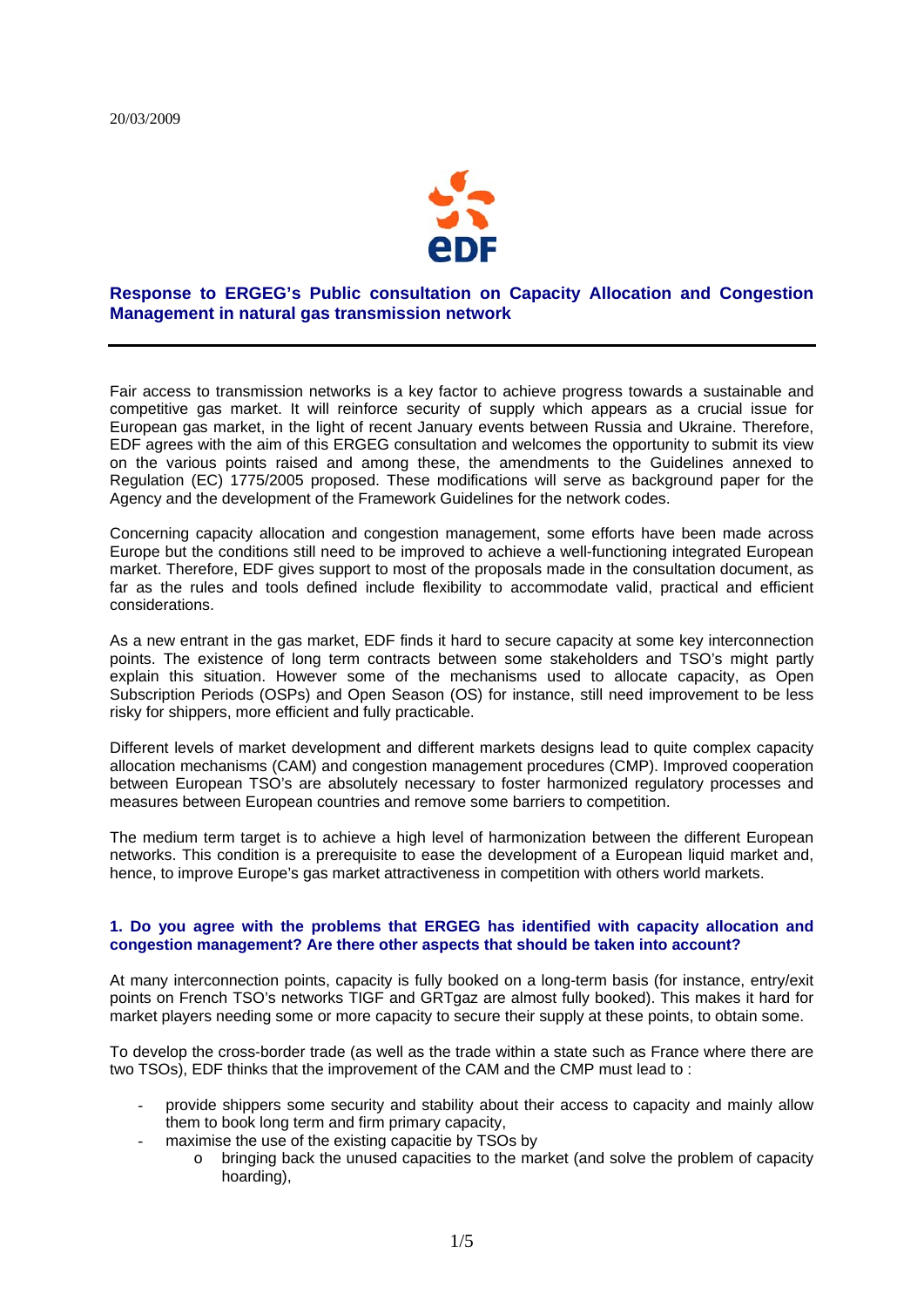- $\circ$  improving the interoperability of the networks
- o improving the coordination between TSO's
- harmonize the products offer and the TPA rules between TSOs.
- implement fair and transparent mechanisms to allocate new capacity.

EDF is in favour of every improvement in coordination and harmonization of practices and products between TSOs. EDF supports measures aiming at making transparent to the shippers the transit through the different gas networks (same rules, no interface point, global balancing system, common commercial interface…).

The development & upgrading of GTE platform (" *GTE+ Transparency Platform"* ) set in line during the end of 2008 should be supported, for it should improve visibility on different kinds of capacities and tariffs (provided TSOs effectively contribute to that purpose).

Other suggestions or issues that could be taken into account :

- **Visibility on tariffs in order to contract on the medium and long term** (GTS and FLUXYS tariffs unknown for the moment).
- Most of the recommended mechanisms send back to the local regulator the decision for their implementation. This approach can however lead to a "patchwork" type organisation of transmission at EU level, which is not desirable. **Coordination and cooperation between regulators is necessary** to facilitate the implementation of the recommendations made in this document. The ACER proposed in the third package will help to achieve this target.
- Insist upon the need for increasing market players' visibility on the availability of capacities at different time scales, short term to long term. Some TSO's could probably bring more information to the market on these matters. This is particularly true for the OS / OSP planning/programs (to be validated by regulators).
- Transmission contracts unilaterally imposed on shippers by TSOs (example of the poor coordination between adjacent TSOs during the North South OP GRTgaz/Fluxys ; two contracts to be signed with different legal clauses).
- Tariff and capacity units (favour subscription in energy and give indications on usual GCV).
- Avoid complex tariff formulas (calculator with user notice).
- Make sure the products allocated correspond to the products asked for (example of the OSP France/Spain 2008 : demand for multi-annual flat products vs allocation of seasonal products).
- Ask for transparency on the criteria leading TSOs to propose interruptible capacities and to specify the probabilities of interruptions.
- Facilitate the change of flanges / TSO with low costs at interconnecting stations like for example at Oude/Bunde (example of wheeling services proposed by GTS).
- Avoid the differentiation between transit and transmission systems, particularly for geographically narrow stretching networks (Fluxys case).

## **2. The scope of ERGEG's principles and of the derived proposals covers bringing capacity to the market where there is currently contractual congestion. Do you agree with this approach?**

Contractual congestion within natural gas transmission networks is both detrimental to development of competition, to security of supply and to the overall economic efficiency of the system.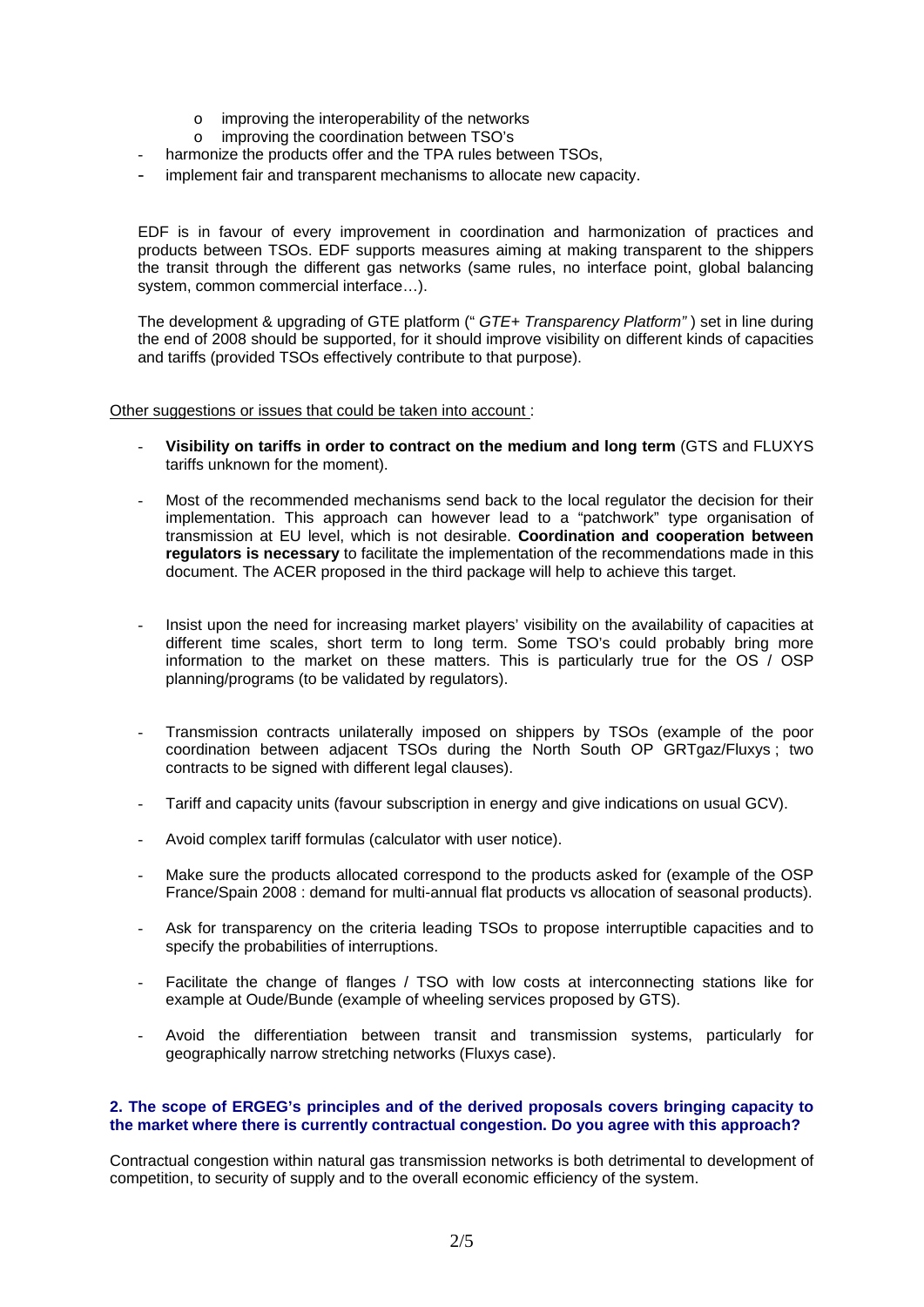Capacities for interconnection and transit available in Europe are scarce and new entrants particularly suffer from this situation because incumbents often take advantage of their historical positions on this matter

In Europe, structural places of congestions remain and are of two kinds : contractual or physical.

Among these, are to be mentioned:

- Difficulties to access to the South Zone in spite of the scheduled opening of Fos-Cavaou LNG terminal, and to TIGF Zone in France. Suppliers find it hard to bring gas from Spain to GRT Gaz network.
- Difficulties to enter GRTgaz system at Obergailbach & Oltingue on a MT-LT basis. Situation at the entry point Taisnières H is not an issue as such but there is a lack of firm available capacity up to this point on the transit through Belgium. This situation has, however, been improved on the medium term by the means of conditional & interruptible capacity and on the LT by the means of the recently settled open season by Fluxys and GRTgaz.
- Difficulties to access the Belgian market, in particular from adjacent countries like France where there is no visibility on long term physical reverse flow due to odorisation issue.
- No available capacity for L-cal gas transit in particular in Belgium

Solving contractual congestion issues is therefore a key point, with always in view that this should not result in increasing the incomes of TSO beyond the reasonable recovery of network costs.

ERGEG nevertheless should not forget that in top of contractual congestion issues, capacity development by the means of, notably, Open Seasons is also a key element in order to reach a competitive and well functioning European market.

ERGEG should also focus on the means to bring more liquidity to the market (gas releases, market makings ….).

## **3. In principle, European regulators consider FCFS allocation potentially discriminatory. Do you share this view? What do you think about the proposed mechanisms (OSP with subsequent pro-rata allocation or auctioning)?**

Yes if the FCFS process is potentially discriminatory because in case of congestions, it does not give TSOs the visibility on shippers' needs. Therefore there are no long term investments to solve congestions ; the subscription process is often unsuited (rush for first arrived…).

The problem of OSPs with pro-rata allocation is that they drives shippers towards actors' games where they are incentivised to ask for more capacity than really needed in the hope of getting the amount of capacity they actually need. This is a risky game for shippers. It would be necessary to modify the prorata rule asking shippers for example to justify their needs, in particular for the supply of a final customer market, and by setting a dialogue procedure… which however will not prevent final allocation to take place…, but which should dimension the demands at their right level. OSPs should be followed by OSs in case of insufficient supply.

## **4. In your view, what is the future importance of the proposed capacity products (firm, interruptible, and bundled) and of the proposed contract duration (intra-day up to multiannual)?**

We attach particular importance to the following products :

Long term UIOLI, proposing firm capacity to shippers. The system described in the consultation must be developed to handle the case of capacities held by some shippers and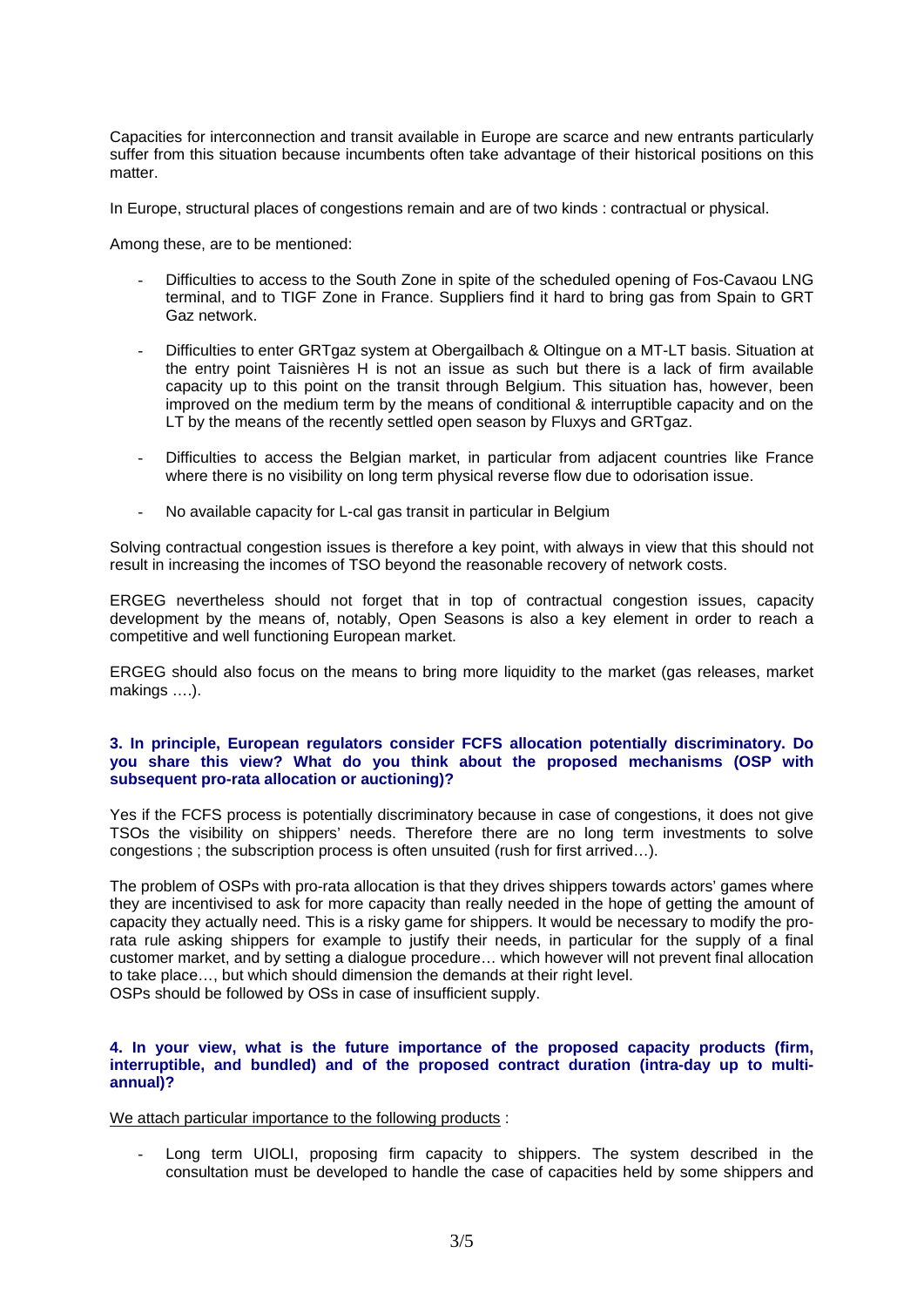that would not be nominated during a long period of time, except exceptionally from time to time.

- Firm releasable capacity as alternative to long term UIOLI, if the latter appears to be insufficient, taking into account market needs, or not practicable.
- Although we are not particularly interested by interruptible products as such, we believe that interruptible products at very low price (1/10 x firm tariff for example) using firm booked capacity but unused on long periods of time, could be an incentive for the holders of such capacity to themselves release it as secondary market. Such a system could be granted testing priority compared to other long term UIOLI systems.
- ERGEG's consultation document points out in § 2.3.2 that offering short term  $(< 1$  year) capacity should be mandatory, unless primary & secondary markets & UIOLI procedures provide shippers with satisfactory access to capacity. Regarding the development of new capacities, we think that such a statement should be subject to each TSO's appreciation of the risks & profitability of allowing part of its investment not being covered by long term commitments.
- **Bundles are extremely important**. They should be the rule at the interfaces between networks, prior to the merger of networks, which should be the medium to long term objective.

#### **5. What is the role of secondary capacity trading?**

The role of the secondary capacity trading is to contribute to maximise the use of the existing capacities by bringing back to the market the unused capacity.

#### **6. How do you assess the proposed measures to enhance the availability of firm capacity and to improve short-term and long-term congestion management?**

## We believe **long term UIOLI is a good measure** (cf § 4).

Concerning Short term (day-ahead) UIOLI with ban for the shipper holding the capacity to renominate after a certain time at (day-ahead) or intra-day, we think that, unless that shipper otherwise agrees not to renominate after a certain time, such kind of system should be avoided for it may hamper the flexibility available to the shipper's who has booked the capacity.

This flexibility could reveal to be even more necessary if networks evolve towards an hourly based balancing or towards the penalties associated with intraday modulation.

#### **7. What are your views on the proposals? Do they address the problems? Will they lead to more effective capacity allocation methods being developed?**

Opinion expressed in answer to question 1.

## **8. Are the needs of shippers performing supply activities properly taken into account?**

Most of the measures proposed are good measures. As already said, access to long term firm or quasi-firm capacity must be favoured and the principles of tariff visibility and cost-reflective tariffs must be maintained and ensured.

#### **9. Are the proposed measures suitable to facilitate development of liquid gas markets?**

Yes, they are.